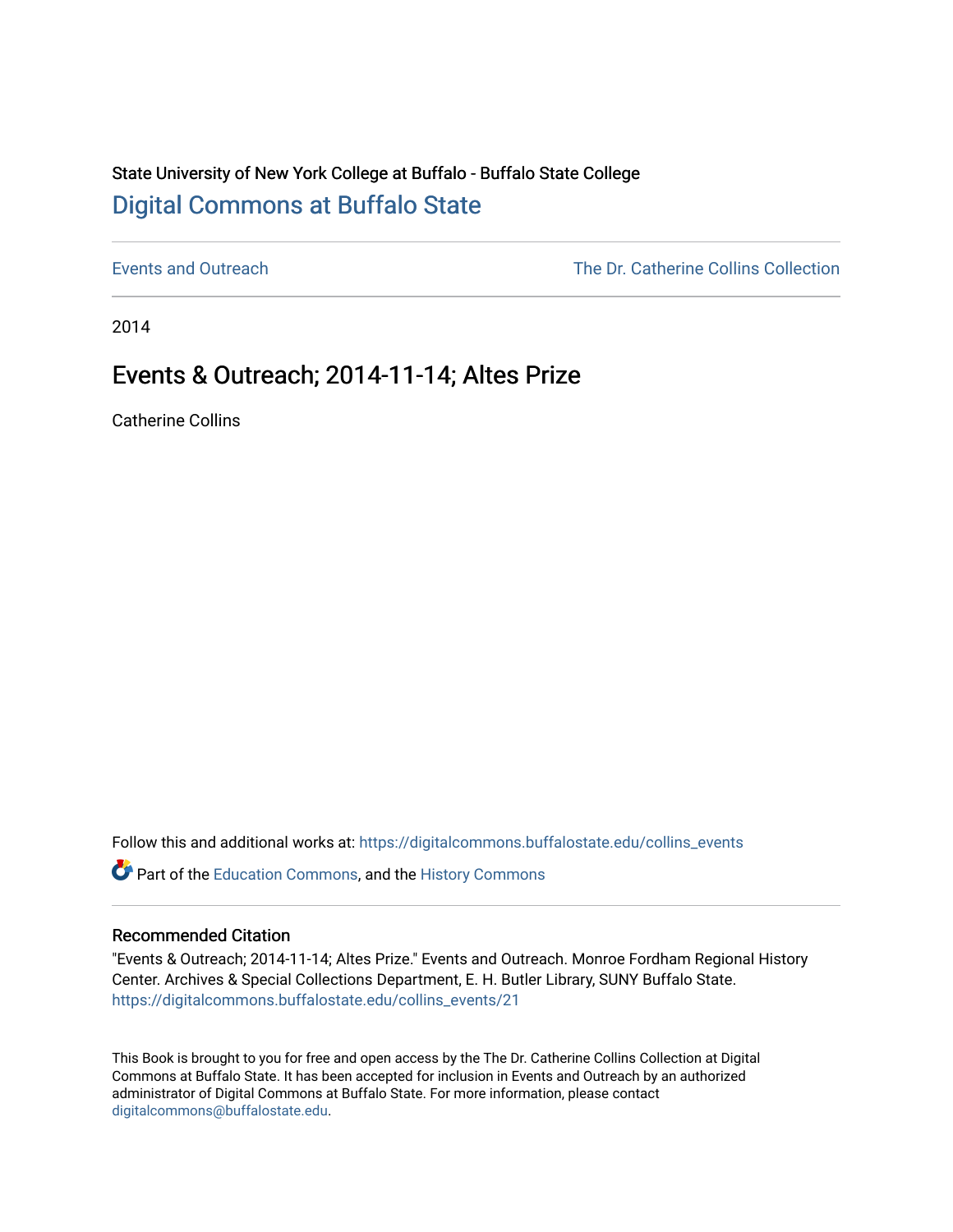





Ap pleTree Business Park 2875 Union Road, Suite 34 Cheektowaga, NY 14227-1461 www.esc.edu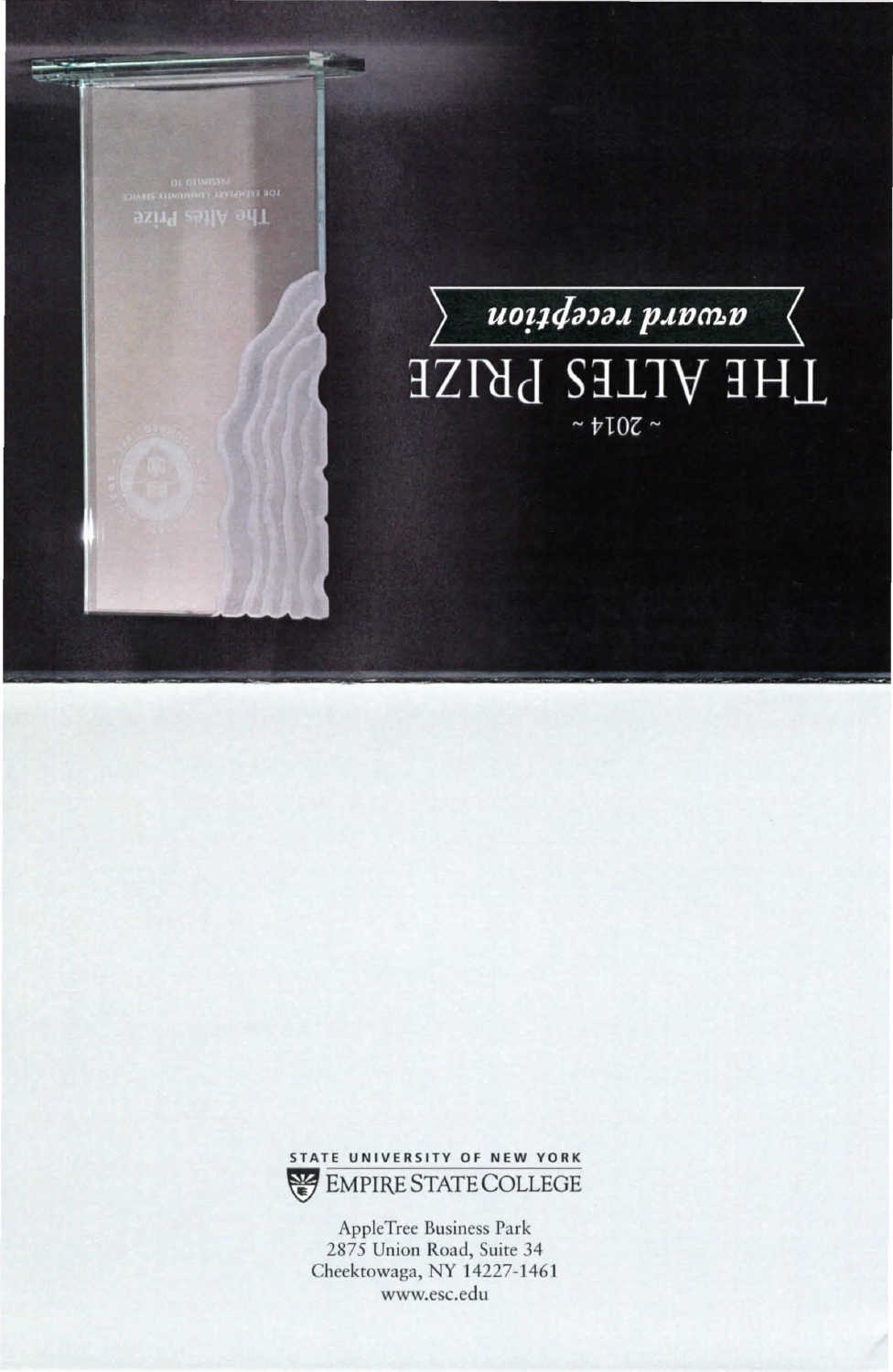# **THE ALTES PRIZE**  *award reception*

THE ALTES PRIZE IS NAMED FOR RETIRED, LONGTIME VICE PRESIDENT FOR ACADEMIC AFFAIRS JANE ALTES, AND IS AWARDED ANNUALLY TO A MEMBER OF THE COLLEGE FACULTY.

Catherine Fisher Collins, Ed.D., is the recipient of the 2013 - 2014 Altes Prize for Exemplary Community Service in recognition for her work in the Buffalo community and beyond, focusing on health care, homelessness and transitional housing for formerly incarcerated women, with a particular emphasis on the needs of African-American women, for whom there is a pattern of health care disparities, compared to the population at large.



### **FRIDAY, NOVEMBER 14, 2014**  Awards Ceremony  $-5:30$  to 7:30 p.m.

The Foundry 1738 Elmwood Ave. Buffalo, New York

R.S.V.P. to 716-686-7800, ext. 7835 *Music and refreshments immediately following the ceremony.*